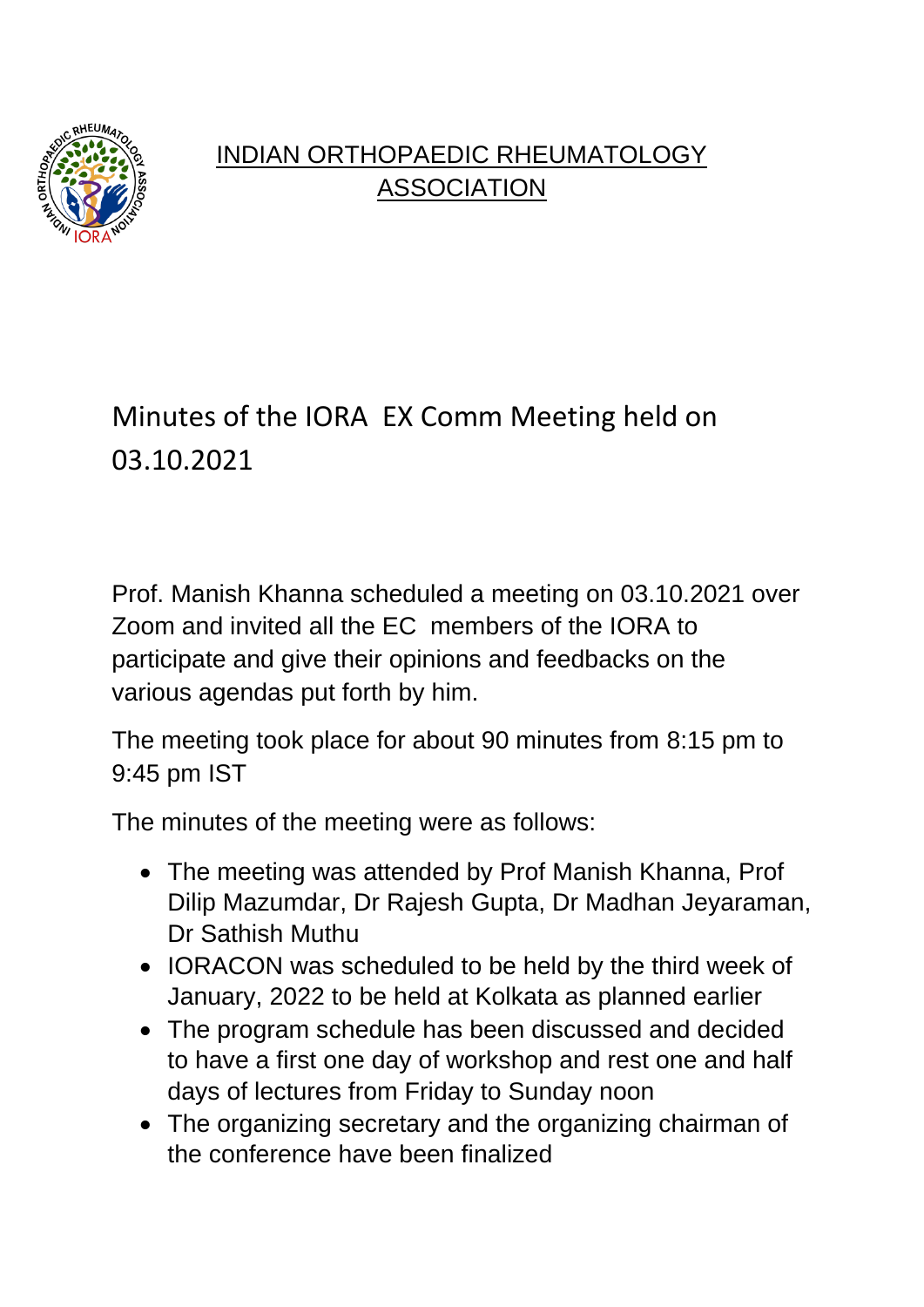- From 2020 onwards we would be having Bienniel International congress of orthopaedic rheumatology ,next would be in Kolkata in Feb-Marc 2022( the 13<sup>th</sup> Congress) Prof Sanjay Keshkar would be Organizing it at Kolkata.
- Prof Dilip Mazumdar suggested to have a session in the name of Young Surgeons forum to involve interested young and dynamic orthopedic rheumatologists of age < 40 yrs from the previous fellows of IORA
- It was suggested to form a school of teachers (SOT) to improve the quality of teaching for the fellows under FEIORA based on the curriculum followed in their fellowship
- A list of teachers has been identified from various parts of India to be involved in the SOT and further search for academicians in orthopedic rheumatology was declared necessary
- The fellowship exam has been decided to be even more stringent than the previous year to ensure the quality of the outgoing fellows to uphold the name of the association and fellowship in the community and academic forum
- All the ongoing fellows will be presenting their research work in a dedicated session in the upcoming IORACON
- It was also suggested to have more interactive sessions with the participants in the IORACON to make the event more lively
- It is was suggested to have a recognition in the form of medal or cash prize to encourage active participation in the fellowship
- Discussion was made on the future executive committee members, and their tenures
- It was suggested to have the tenure of the President ,President Elect ,Vice President Post of two years each and Secretary continue to be three years